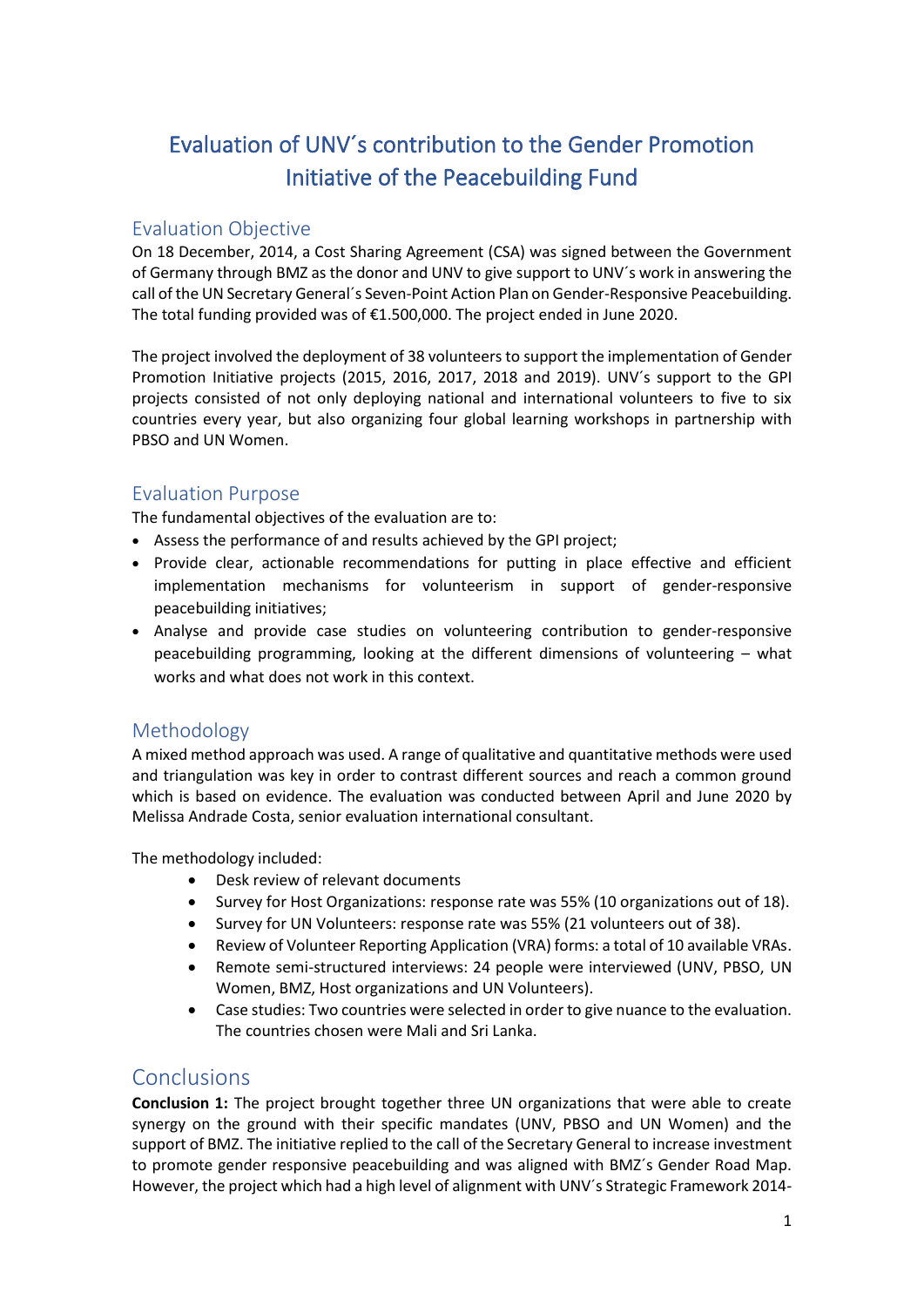2017, proved to have a low level alignment with UNV´s Strategic Framework 2018-2021 in relation to its implementation mode as a project.

**Conclusion 2:** The project had implementation challenges at the beginning due to delays of projects on the ground and it had four project managers along the implementation cycle. However, it managed to successfully deploy 38 UN Volunteers in 22 projects in 16 countries over 5,5 years, double the project budget and contribute to 4 GPI Cycles (GPI II, GPI III, GPI IV and GPIV).

**Conclusion 3:** The design of the project had outputs which were beyond the direct governance of the UNV and fell under individual projects carried out by Host Agencies. There was no close contact with UN Volunteers on the ground to follow-up on individual projects. Staff was adequate to place the UN Volunteers and organize global learning workshops, but more staff capacity (time) would have been needed to fully deliver on the initial plans, especially in relation to the knowledge component.

**Conclusion 4:** UN Volunteers have contributed to projects which have promoted the engagement of women in peacebuilding dialogues and strengthened the capacity of local communities to engage in gender-responsible building at varying degrees, considering the diversity of contexts, UN Volunteers profiles and time spent by UN Volunteers on the ground.

**Conclusion 5:** The Global Learning Workshops promoted by the project represented a good practice well assessed by all the actors involved. It was a differential of the initiative in terms of helping to build capacity, share experiences and connect the volunteers among themselves. It was the key deliverable under the knowledge component which could have been enhanced by systematic efforts along the project.

**Conclusion 6:** The UN Volunteers have brought several contributions which will stay after the project is over, especially in relation to new tools, increased coordination among various actors and capacity building in varying degrees, considering the diversity of projects. Most Host organizations (90%) wish to continue to partner with UNV in the future, which shows their overall satisfaction with the work of the UN Volunteers.

**Conclusion 7:** UN Volunteers were not always fully aware of their mandate to promote Volunteerism and to deliver against the global project outputs. However, most of them (76%) reported to have contributed to bring volunteerism to peacebuilding activities and beyond through various means: a) Creating networks of women; b) Support to implementing partners on the ground; c) Involvement of local volunteers through UNV projects and consultation with women at the ground level; d) Involvement of Civil Society Organizations in the project; e) Networking with volunteers; f) Lectures to students; g) Publication of article on volunteerism and h) Promotion of leadership of women on the ground. Host organizations are formally supportive of volunteerism, but may be doing it indirectly through partnerships with civil society organizations, not as an agenda of its own (peacebuilding and volunteerism).

**Conclusion 8:** UN Volunteers are not always valued as assets by all partners and are sometimes seen as ´junior collaborators`. They often face the challenge of engaging with various agencies, dealing with the bureaucracy of the UN System, having unclear mandates and insufficient time to complete their assignments. More attention may be needed to follow UN Volunteers on the ground, provide guidance and safety equipment and provision of well-being support.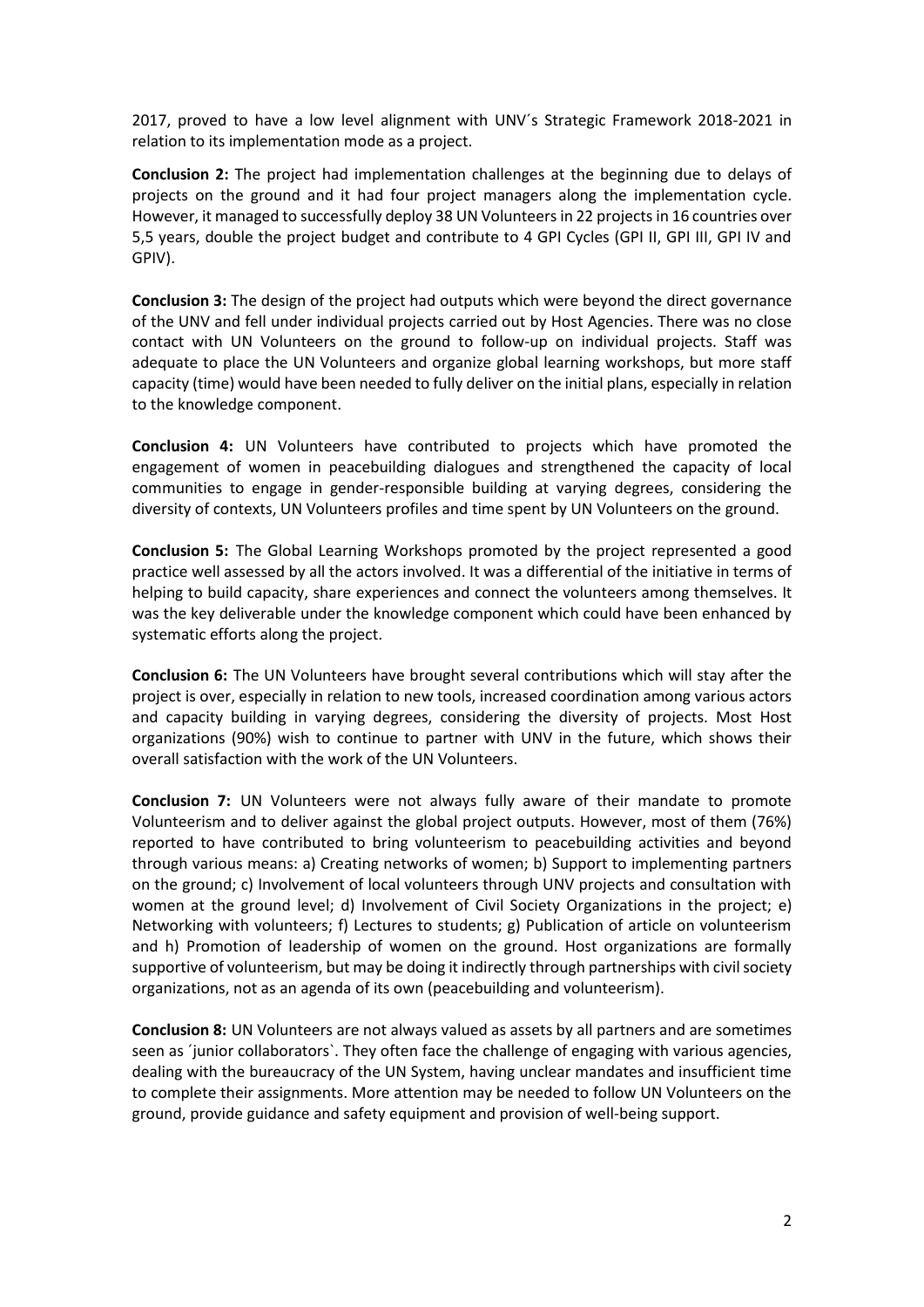# Lessons Learned

- $\Rightarrow$  The underlying Theory of Change of the project was overly ambitious in making the connection between individual UN Volunteers, delivery of GPI projects and global outputs.
- $\Rightarrow$  For peacebuilding context countries, there is a need for early and specific preparation.
- $\Rightarrow$  UNV in host countries can play a crucial role to engage international and National UN Volunteers with local volunteers.
- $\Rightarrow$  Careful selection of UN Volunteers to demanding posts needs to be considered.
- $\Rightarrow$  Host organizations favour volunteerism, but may not be always willing to support it directly in the projects.
- $\Rightarrow$  UN Volunteers are not always recognized in their workplaces due to their work status and this poses great challenges when they are in leading positions.

## Recommendations

#### **Strategic**

For: UNV, PBSO and UN Women

**Recommendation 1:** Continue partnership between UNV, UN Women and PBSO through the deployment of International and National UN Volunteers to PBSO projects and promotion of learning in the linkages between gender, volunteerism and peacebuilding (outside a project framework).

Rationale: UNV, PBSO and UN Women have worked well together to serve the system with the support of BMZ. In NY, PBSO is one of the few partner organizations that are more supportive towards the promotion of volunteerism. There is a strong relation between local volunteerism and peacebuilding that could be further explored, especially in the current global scenario of increasing conflict.

For: UNV, PBSO and UN Women

**Recommendation 2:** Give light to the importance of volunteerism to peacebuilding through further fostering of learning and research in the area.

Rationale: UNV deploys thousands of UN Volunteers to peacekeeping missions and there are still few studies about their contribution. The same applies for peacebuilding. There is also little dialogue between peacekeeping and peacebuilding volunteerism that could learn from one another. The Global Learning Workshops were a very good experience for everyone involved. More learning opportunities should be provided in the future for UN Volunteers in this area.

#### **Operational**

For: UNV and PBSO

**Recommendation 3:** Improve selection process.

Rationale: Various problems were identified. This is an area that needs careful consideration.